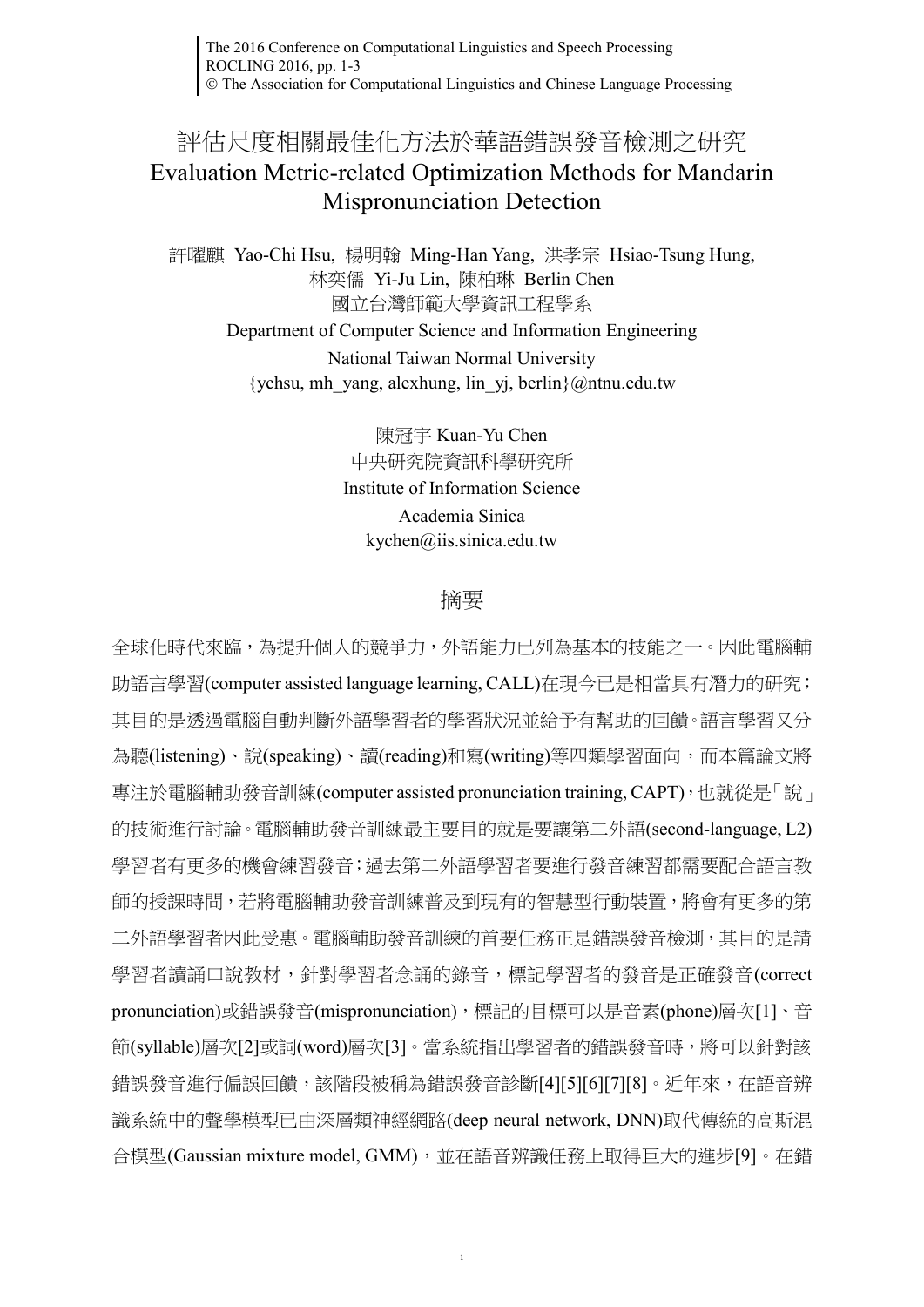誤發音檢測的相關研究中也因為深層類神經網路聲學模型的使用而在效能上有顯著的 提升[\[10\]\[11\]](#page-2-3)[\[12\]](#page-2-4)。基於上述研究的啟發,我們延續過去學者以最大化錯誤發音檢測任務 的效能[\[13\]\[14\]](#page-2-5)為目標函數對模型進行調整的想法,並實作於深層類神經網路聲學模型 的架構上探討對於錯誤發音檢測任務的影響。本論文的貢獻大致可分為三點:1) 比較 不同的發音分數做為錯誤發音檢測的評估依據,並探討對於錯誤發音檢測效能的影響; 2) 並以發音檢測任務之效能做為更新模型參數的目標函數,實驗顯示將會大幅提升錯 誤發音檢測的效能;3) 使用F<sub>1</sub>度量作為目標函數時,若將二類的F<sub>1</sub>度量線性組合並調 整權重,可有效處理資料類別不平衡的問題。本論文的實驗建立在臺灣師範大學邁向頂 尖大學計畫所錄製的華語學習者口語語料庫,內容為外國人學習華語所錄製的單字、單 詞與短句。從實驗結果可以發現以最大化F1度量為目標對模型的參數進行調整,在錯誤 發音檢測任務上的效果可以得到顯著的提升。

關鍵詞:電腦輔助發音訓練、錯誤發音檢測、自動語音辨識、鑑別式訓練與深層類神經 網路

## 致謝

本論文之研究承蒙教育部–國立臺灣師範大學邁向頂尖大學計畫(104-2911-I-003-301) 與行政院科技部研究計畫(MOST 104-2221-E-003-018-MY3 和 MOST 105-2221-E-003- 018-MY3)之經費支持,謹此致謝。

## 參考文獻

- <span id="page-1-0"></span>[1] S. M. Witt and S. J. Young, "Phone-level pronunciation scoring and assessment for interactive language learning," *Speech Communication*, vol. 30, no. 2–3, pp. 95–108, 2000.
- <span id="page-1-1"></span>[2] F. Zhang, C. Huang, F. K. Soong, M. Chu, and R. H. Wang, "Automatic mispronunciation detection for Mandarin," in *Proc. ICASSP*, 2008.
- <span id="page-1-2"></span>[3] L. Y. Chen and J. S. R. Jang, "Automatic pronunciation scoring with score combination by learning to rank and class-normalized DP-based quantization," *IEEE Transactions on Audio, Speech, and Language Processing*, vol. 23, no. 11 pp. 787–797, 2015.
- <span id="page-1-3"></span>[4] A. M. Harrison, W. Y. Lau, H. Meng and L. Wang, "Improving mispronunciation detection and diagnosis of learners' speech with context-sensitive phonological rules based on language transfer," in *Proc. Interspeech*, 2008.